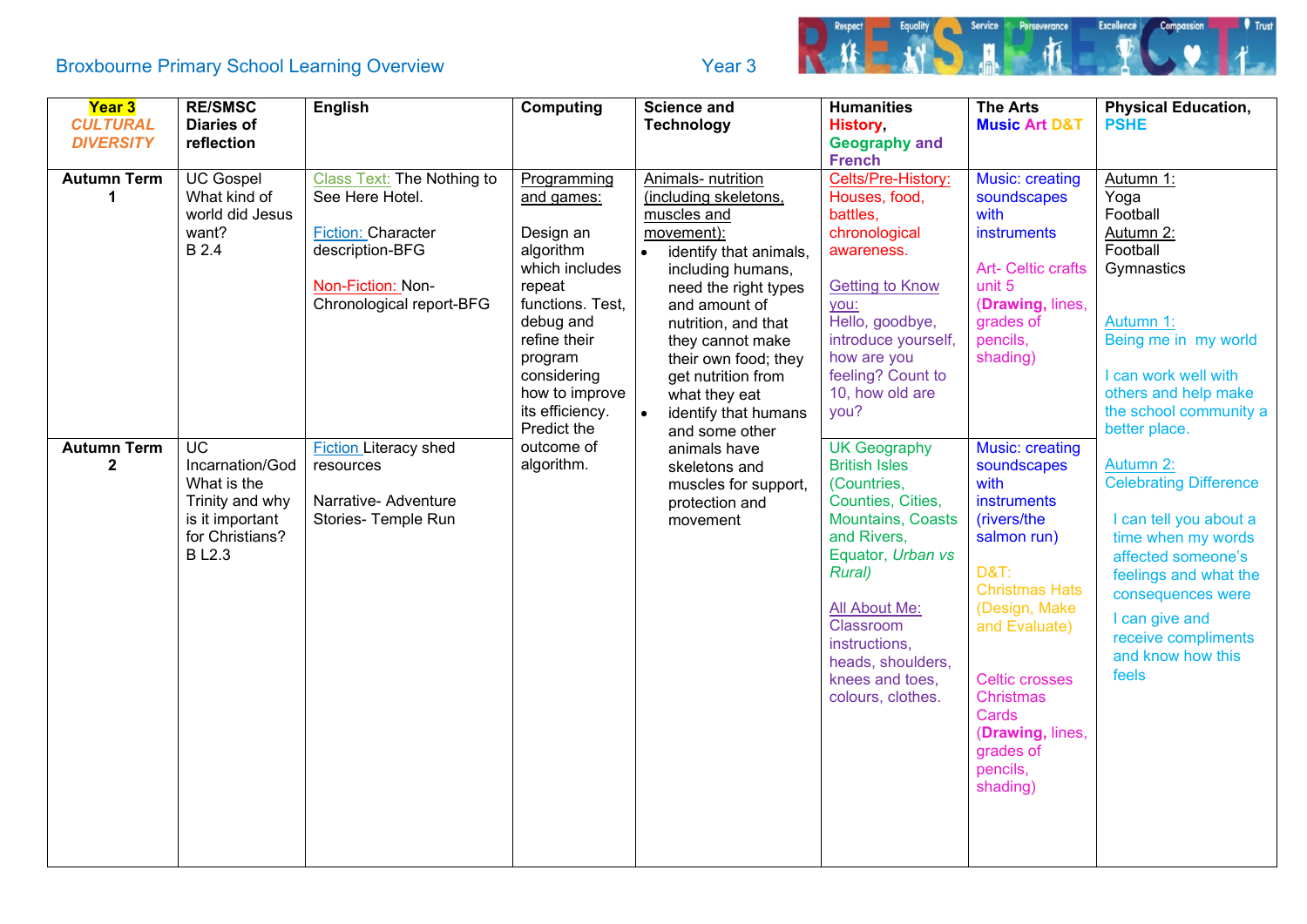## Broxbourne Primary School Learning Overview The Contract of the Year 3



| <b>Year 3</b>        | <b>RE/SMSC</b>      | <b>English</b>             | <b>Computing</b>           | <b>Science and</b>                    | <b>Humanities</b>                 | <b>The Arts</b>                  | <b>Physical Education,</b> |
|----------------------|---------------------|----------------------------|----------------------------|---------------------------------------|-----------------------------------|----------------------------------|----------------------------|
| <b>CULTURAL</b>      | <b>Diaries of</b>   |                            |                            | <b>Technology</b>                     | <b>History</b>                    | <b>Music Art D&amp;T</b>         | <b>PSHE</b>                |
| <b>DIVERSITY</b>     | reflection          |                            |                            |                                       | <b>Geography and</b>              |                                  |                            |
|                      |                     |                            |                            |                                       | <b>French</b>                     |                                  |                            |
| <b>Spring Term 1</b> | UC People of        | <b>Fiction: Setting</b>    | <b>Bringing</b>            | Light:                                | Romans: Roman                     | Music:'The                       | Spring 1:                  |
|                      | God                 | descriptions-Jungle Book   | Images to Life:            | notice that light is<br>$\bullet$     | <b>Empire and the</b>             | <b>Stomp Project'</b>            | Dance                      |
|                      | What is it like to  |                            |                            | reflected from                        | Impact on Britain-                | ostinato and                     | Swimming                   |
|                      | follow God?         | Non-Fiction: Instructions- | Plan and                   | surfaces                              | <b>Celts vs Romans</b>            | syncopated                       | Spring 2:                  |
|                      |                     | How to make a Roman        | create an                  | recognise that light<br>$\bullet$     | Comparison, Rise                  | rhythm                           | Tag Rugby                  |
|                      |                     | Gladius.                   | animation to               | from the sun can be                   | of the Roman                      | Art: The<br><b>Savannah Unit</b> | Swimming                   |
|                      |                     |                            | convey an<br>idea/message. | dangerous                             | Empire, Food,<br>Boudicca, Roads, | 4 (Sculpture                     | Spring 1: Dreams and       |
|                      |                     |                            | Create and edit            | recognise that                        | Baths.                            | and Painting,                    | <b>Goals</b>               |
|                      |                     |                            | digital image/s            | shadows are formed                    |                                   | clay, colour,                    |                            |
|                      |                     |                            | to convey the              | when the light from a                 | <b>Family and</b>                 | tone and size)                   | I can evaluate my          |
|                      |                     |                            | same                       | light source is<br>blocked by a solid | <b>Friends: Family</b>            |                                  | own learning process       |
|                      |                     |                            | idea/message.              | object                                | members, Pets,                    | Mothers' Day                     | and identify how it        |
|                      |                     |                            | Compare                    | find patterns in the<br>$\bullet$     | Alphabet.                         | cards                            | can be better next         |
|                      |                     |                            | images vs                  | way that the size of                  |                                   | (watercolour)                    | time                       |
|                      |                     |                            | animation                  | shadows change                        |                                   |                                  |                            |
|                      |                     |                            | considering                |                                       |                                   |                                  | I am confident in          |
| <b>Spring Term 2</b> | <b>UC Salvation</b> | Non-Fiction: Newspaper     | how well each              | Forces and Magnets:                   | Romans: Roman                     | Music:'The                       | sharing my success         |
|                      | Why do              | Report-Mystery             | communicates               | compare how things                    | Empire and the                    | <b>Stomp Project'</b>            | with others                |
|                      | Christians call     |                            | the central                | move on different                     | Impact on Britain                 | ostinato and                     |                            |
|                      | the day Jesus       |                            | idea/message.              | surfaces                              |                                   | syncopated                       | Spring 2:                  |
|                      | died Good           |                            |                            | observe how                           | <b>Family and</b>                 | rhythm                           | <b>Healthy Me</b>          |
|                      | Friday?             |                            |                            | magnets attract or                    | Friends: Family                   | (includes use of                 |                            |
|                      | <b>BL2.5</b>        |                            |                            | repel each other                      | members, Pets,                    | ICT)                             | I can identify things,     |
|                      |                     |                            |                            | compare and group                     | Alphabet (recap),                 |                                  | people and places          |
|                      |                     |                            |                            | together a variety of                 | How do you spell?                 | D&T: Bread                       | that I need to keep        |
|                      |                     |                            |                            | materials on the                      | My home?                          | (Design, Make                    | safe from, and can         |
|                      |                     |                            |                            | basis of whether they                 |                                   | and Evaluate-                    | tell you some              |
|                      |                     |                            |                            | are attracted to a                    |                                   | Food Unit).                      | strategies for             |
|                      |                     |                            |                            | magnet                                |                                   |                                  | keeping myself safe        |
|                      |                     |                            |                            | describe and                          |                                   |                                  | including who to go        |
|                      |                     |                            |                            | investigate magnetic                  |                                   |                                  | to for help                |
|                      |                     |                            |                            | poles                                 |                                   |                                  | I can express how          |
|                      |                     |                            |                            |                                       |                                   |                                  | being anxious or           |
|                      |                     |                            |                            |                                       |                                   |                                  | scared feels.              |
|                      |                     |                            |                            |                                       |                                   |                                  |                            |
|                      |                     |                            |                            |                                       |                                   |                                  |                            |
|                      |                     |                            |                            |                                       |                                   |                                  |                            |